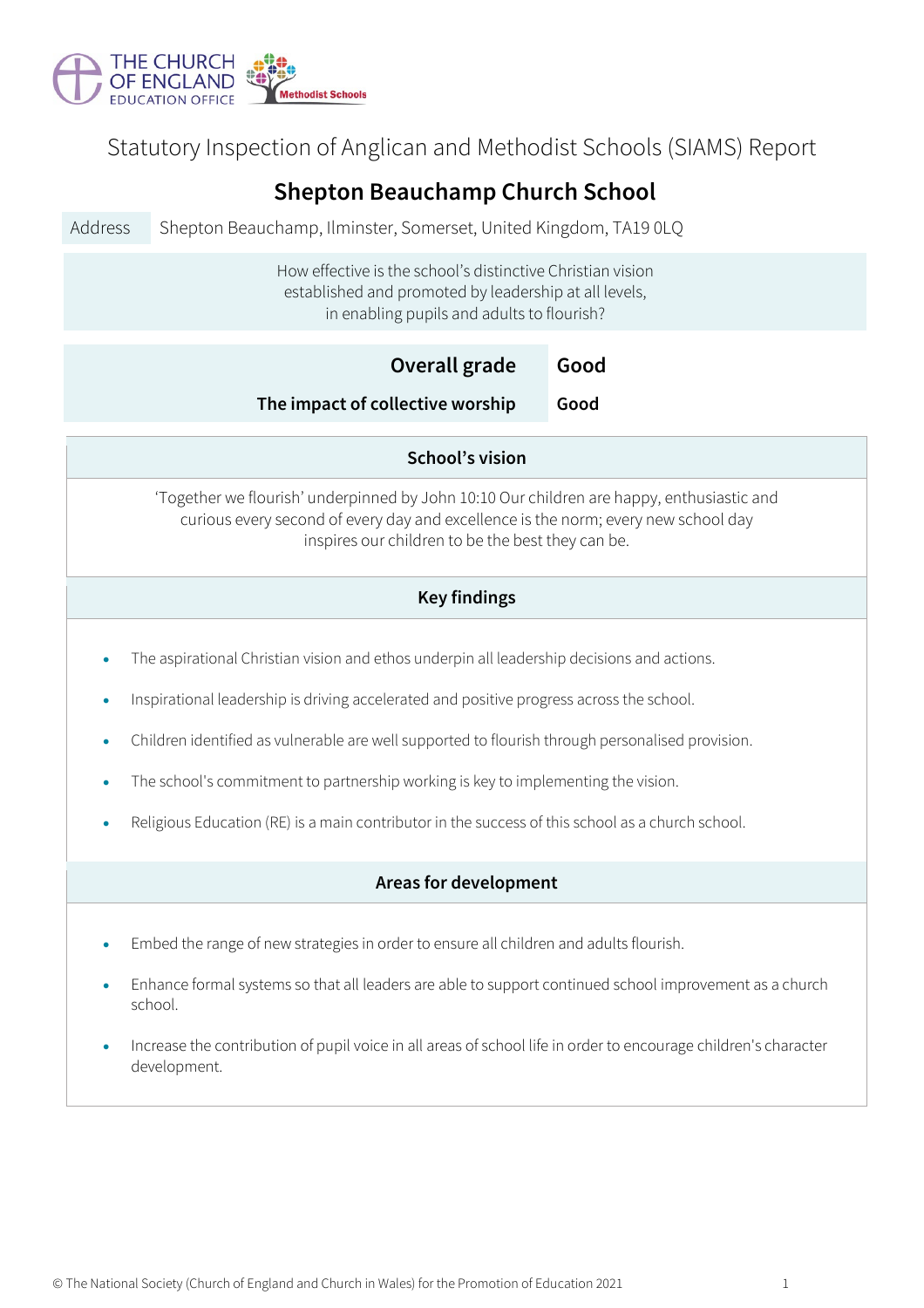How effective is the school's distinctive Christian vision, established and promoted by leadership at all levels, in enabling pupils and adults to flourish?

## **Inspection findings**

A shared and aspirational Christian vision and associated values, drive daily life in this school and pupils are at the heart of all that it does. There is a strong sense of community and despite the headteacher having only been at the school for six months, he has set a clear vision for the school's forward journey. Staff are keen to follow his inspirational lead, and everyone speaks with commitment to the new approach. Following their vision, leaders make courageous decisions in such areas as staffing and finances to drive school progress forward. As a result, learning gaps, exacerbated by the recent COVID pandemic, are closing. Leaders know their school well and monitor all strategies, though their formal systems are not sufficiently robust to support rapid school improvement.

A particular strength of the school is its commitment to partnership working with its local church and community, the Bath and Wells Multi Academy Trust (BWMAT) and with the Diocese. These collaborations support pupils to progress in their learning. Relationships are strong across the school community, including those with the federated school, St Mary and St Peter's. Shared staff, joint planning, and combined events enrich both schools' learning offer. The regular presence of the rector in school and his contribution to its Christian life, provides pastoral care for pupils, their families and staff. To encourage pupils to flourish, church and school work closely together. The school and parish community join together for worship in church and for local events such as an Eco Festival and switching on Ilminster Christmas lights. The BWMAT and Diocese provide effective support and training.

Pupils increasingly make progress because the Christian vision supports their learning. They are happy and value learning, so attendance has risen to above the county average. The safe learning environment supports pupils to challenge themselves and take risks in their learning. Pupils feel empowered to ask questions of staff and each other and tell me that they know that 'we are surrounded by people who want to help us.' Pupils flourish because staff are committed to ensuring the best learning opportunities for their pupils. During the national lockdowns, they went the extra mile with doorstep calls and walking libraries. Character development is an important part of learning at this school. Pupils are encouraged to endeavour and persevere through the school's 'Secrets of Success' initiative. Pupil confidence is growing, and they enjoy success in many alternative ways such as participating in outdoor activities on a class residential or speaking in front of an audience. Success is celebrated and special awards are given in line with the school's Christian values. Consequently, pupils say they are proud of their school. They enjoy belonging to the school council and taking other posts of responsibility but are ready and able to contribute more.

This is a highly inclusive school welcoming all pupils and offering 'second chances' and 'fresh starts.' Parents acknowledge the difference this makes to their children, bringing reluctant school attenders back into school. Pupils respect each other's differences and new pupils are readily welcomed by their peers and supported to flourish. All pupil needs are supported by the school. Identified vulnerable pupils receive personalised programmes to support their learning needs, whether academic, social or emotional. A range of support including targeted booster groups, sessions with animals and Emotional Literacy Support assistant (ELSA) time, are in place to support learning for many. Also, a new curriculum and phonics-based early reading programme have been adopted to ensure that all pupils have improved access to learning.

Daily collective worship is important to the school reinforcing the school's Christian vision and values. During the pandemic it continued both in person and remotely. Planning is based on the church's year incorporating the school vision and values. It is regularly led by staff and the rector. Collective worship is inclusive of all pupils. They enjoy worship and are keen to be more involved in planning, evaluating and leading it for the whole school. Pupils are inspired by the teachings of Jesus and are encouraged to reflect on what the parables, and stories of Jesus, teach them. Pupils said that the parable of the Good Samaritan encourages them to look after each other in the playground. Collective worship encourages pupils' awareness of their place in the world, and in line with the school's vision, results in their readiness to instigate social action. Events in Ukraine inspired pupils to hold a mufti day to raise money to support refugee children and to support the village collection of clothes to send to Poland. The school has named its three school teams after inspiring international activists, David, Malala and Marcus and pupils feel motivated by their example. Prayer and reflection are central to school life, for example, through the much-loved prayer pebbles which allow pupils to pray out loud or in silence during collective worship. Reflection areas are well-used and range from a bench in the corridor where pupils sit and talk to Lambert (a woolly toy sheep who 'always listens') to areas where a Bible, candles and formal